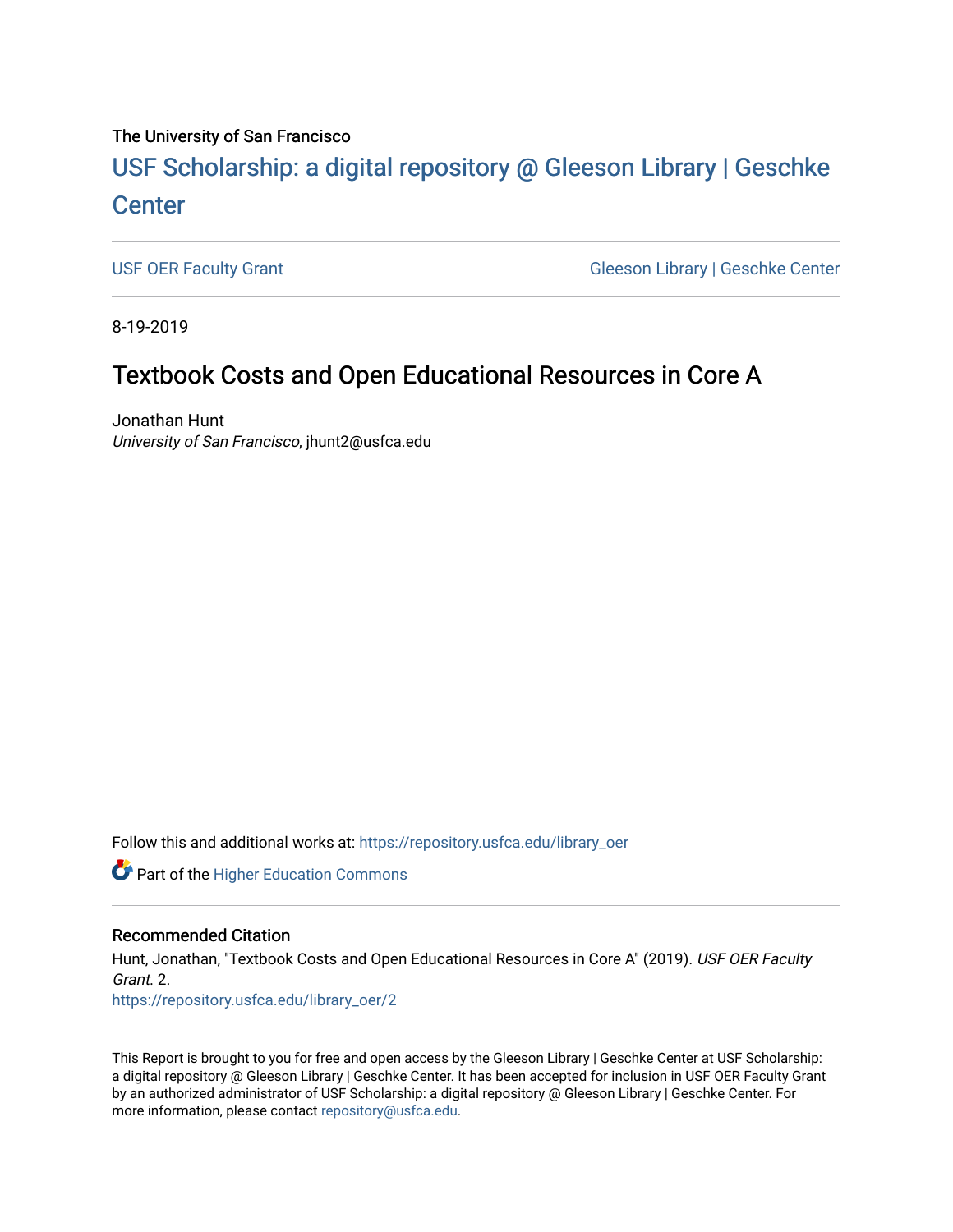## Textbook Costs and Open Educational Resources in Core A

Jonathan Hunt Department of Rhetoric and Language University of San Francisco 19 August 2019

#### **Summary**

Adoption of no-cost text options by the Department of Rhetoric and Language for Core A courses could save University of San Francisco students up to \$250,000 per year.

The cost of new, bookstore-purchased textbooks for a USF student taking the most common or "normative" path through Core A (RHET 103, RHET 110/N, RHET 120) averages \$316.14.

Textbooks costs vary widely and are highly unpredictable: the most expensive sections can have more than 300% higher costs for books than the least expensive. A student landing in the most costly sections would spend up to \$492.50 on texts required for the "normative" path (\$176.36 more than the average).

Costs are unevenly distributed, partly due to high variation between sections, and partly due to an unfair impact of placement practices.

- Students with the highest SAT scores have the lowest textbook costs. USF uses SAT scores to place students into RHET 130/131, a two-course sequence that fulfills Core A1 and A2. Students in this track would spend an average of \$199.15 to buy new textbooks necessary to fulfill Core A. SATs are highly correlated with family income and family level of education; effectively, the most privileged students at USF have the lowest Core A textbook costs (see Appendix 2).
- Vulnerable students placed in pre-RHET 110 courses have higher textbook costs. In Spring 2018, the mean cost of new required textbooks in RHET 106/N was \$80.44 (max \$105.50; min \$71.50). For a student placed in RHET 106 and unlucky enough to land in expensive sections, new Core A textbook costs would be almost three times higher than the cost for the average RHET 130/131 student.

#### What are Open Educational Resources?

The Hewlett Foundation defines Open Educational Resources (OER) as "teaching, learning and research materials in any medium—digital or otherwise—that reside in the public domain or have been released under an open license that permits no-cost access, use, adaptation and redistribution by others with no or limited restrictions" (Hewlett).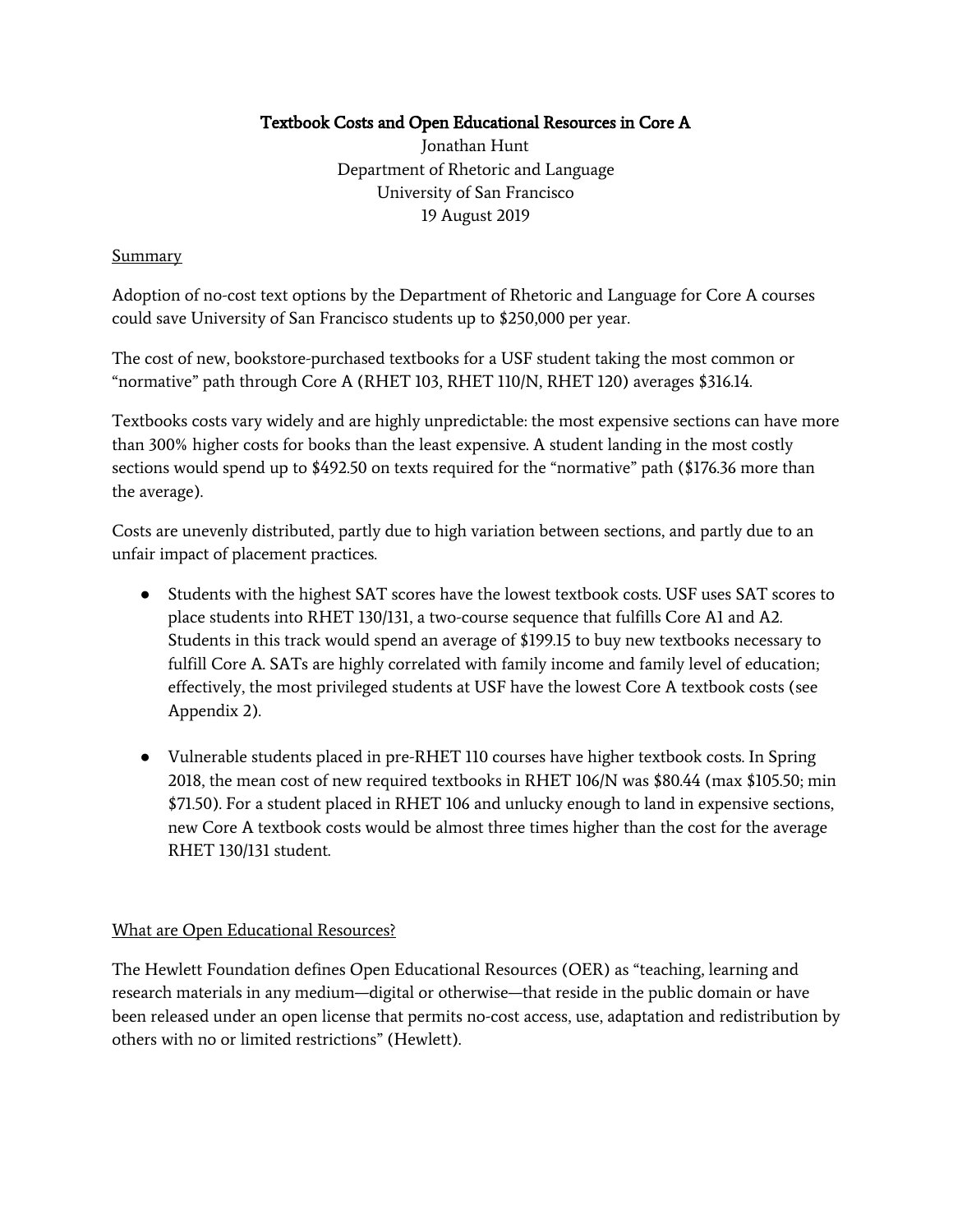A key part of OER is no-cost access. As explained below, reducing costs and increasing access is a primary goal of the OER movement. However, to realize the full pedagogical benefits of OER, the other ingredients are necessary. For full benefits of OER, students must be able to:

- keep or retain the materials they access
- edit, adapt, or remix the materials they keep
- share the materials they edit.

Low- or no-cost materials help students financially. Materials they can own, alter, and share enhance their learning potential.

#### Why consider OER in Rhetoric and Language at USF?

There are three main reasons for us to think about this as a department:

- 1. The Department of Rhetoric and Language reaches a lot of students.
- 2. Textbooks costs have an impact on student success.
- 3. Open Educational Resources offer valuable pedagogical opportunities.

#### 1. Department Reach

The Department of Rhetoric and Language has a wide reach: almost all USF students take 3 courses in Rhetoric and Language during their undergraduate education (some take only 2, some take 4 or more). In other words, we already make a big impact pedagogically; we can also make a big impact on the budgets of USF students.

Currently, instructors in Core A courses must choose from a list of [approved](https://usfca.instructure.com/courses/1205453/pages/approved-textbooks-for-rhet-courses) texts for purchase. Some courses, such as RHET 110 and RHET 120, require purchase of 2-3 texts. Adding OER options to the lists of approved textbooks could make a big financial and pedagogical impact for students; adopting OER across our department could save USF students up to \$250,000 per year.

#### 2. Impact of Textbook Costs

Access to required texts is crucial to success in any course. Because of high costs, students may choose not to purchase a text or may delay purchasing a text, which can have a substantial negative impact on their learning. One recent study concluded that "OER is an equity strategy for higher education: providing all students with access to course materials on the first day of class serves to level the academic playing field in course settings" (Colvard, Watson, and Park 2018).

According to this study, students in courses with Open Educational Resources had higher performance (higher grades, lower DFW rates), with decreased disparity between groups (Pell, white/nonwhite, and part-time/full-time).

The Department of Rhetoric and Language is already doing a lot to reduce inequities related to textbook costs. Compared to many fields, textbook costs are substantially cheaper in Rhetoric and Language courses. Additionally, in our Department, many faculty choose lower-cost textbooks or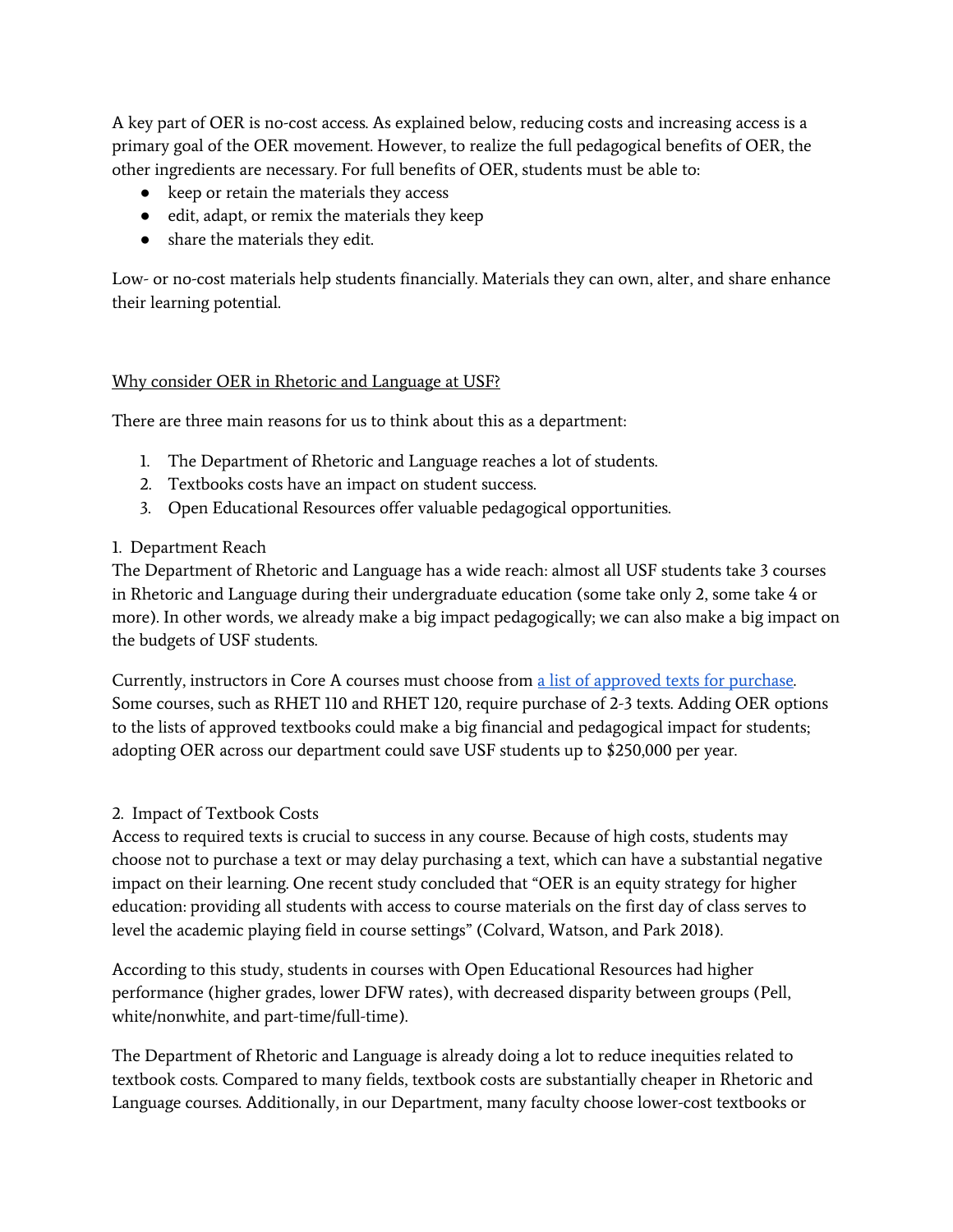older (less expensive) editions. Frequently, faculty place required materials on reserve at the library or link to materials in the library's collection of subscriptions. Many faculty also use freely available online resources to supplement approved textbooks students must purchase.

## 3. Pedagogical Opportunities

In the Core A curriculum, which focuses on developing students' power and agency in communication, the Open Source principle of "re-mix/re-use" is a valuable pedagogical asset. Open Educational Resources, far from a low-rent version of expensive commercial texts, provide students with valuable learning opportunities. Rather than being simply consumers of textbook knowledge, students can contribute to course resources and build new knowledge.

Many USF faculty already incorporate student authorship of public materials; for example, in Wikipedia assignments (Gabor; Meredith). For more tales of faculty implementing OER, see Cronin; Sheridan; Stewart; Wexler.

## Availability of OER in Writing and Speaking

A vast number of open-source textbooks and materials are available for undergraduate rhetoric and composition and public speaking courses. Some are fixed, online versions of previously published textbooks, licensed for no-cost use. Others are webtexts designed from the start to be fully OER.

An example of a former print textbook now available as electronic forms (PDF, epub, etc.):

• Stand Up, Speak Out! The Practice and Ethics of Public [Speaking](https://open.umn.edu/opentextbooks/textbooks/stand-up-speak-out-the-practice-and-ethics-of-public-speaking), a previously published textbook, now OER and hosted by the University of Minnesota Open Textbook Library.

An example of a fairly conventional text formatted for easy online navigation and reading:

● *[Principles](https://courses.lumenlearning.com/publicspeakingprinciples/) of Public Speaking*, by Lumen Learning, a for-profit company that develops OER for high-enrollment college courses.

An example of a crowd-sourced, peer-reviewed webtext developed specifically as an OER resource:

• *[Writing](https://writingcommons.org/) Commons*, a "free, comprehensive, peer-reviewed, award-winning Open Text for students and faculty in college-level courses that require writing and research."

An example of a grammar and usage handbook available as OER:

• *[Writing](http://open.lib.umn.edu/writingforsuccess/) for Success*, a previously published textbook with extensive attention to grammar review and sentence- and paragraph-level writing, now OER and hosted by the University of Minnesota Open Textbook Library.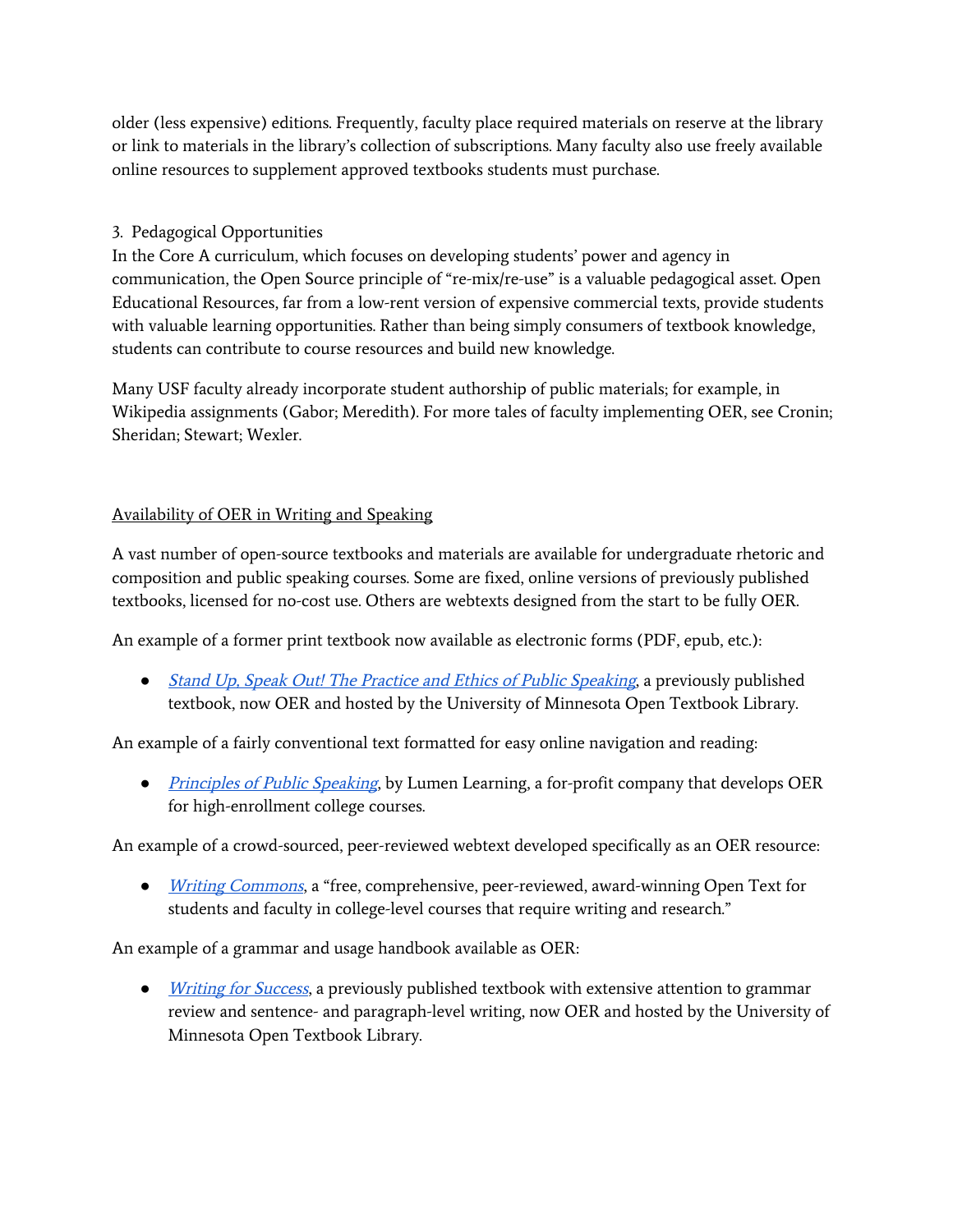USF's Gleeson Library maintains a guide to Open Educational Resources [\(https://guides.usfca.edu/OER](https://guides.usfca.edu/OER)).

For proposed equivalents of currently approved Core A texts, see Appendix 3.

## Current Textbook Costs in Rhetoric and Language<sup>1</sup>

The total cost of new texts for RHET 103 (Public Speaking), RHET 110/N (Written Composition 1), RHET 120 (Written Composition 2), and RHET 131 in Spring 2018, if full enrolled, would have been \$120,785.40. 2

Projected over two semesters, it is estimated that the Rhetoric and Language Department could save USF Core A students up to \$241,570.80 per year.

The average cost for new texts for a student taking the "normative" path through Core A (RHET 103-RHET 110/N-RHET 120) is \$316.14.

A student enrolled in the most costly courses in this 3-course sequence would spend \$492.50. A student enrolled in the least costly courses would spend \$142.75.

A student placing into RHET 130/131 (that is, the students with the highest SAT scores) would spend an average of \$199.15 for new books required to complete Core A1 and A2.

These numbers are based on USF bookstore data for Spring 2018. There are several reasons why these preliminary numbers are not accurate/representative.

- 1. Anecdotal evidence suggests that fewer USF students than the national average (63%) actually purchase full-cost, new textbooks from the bookstore. Bookstore data does show the actual number or purchases of each text assigned, so it may be possible to calculate the actual amount spent by students.
- 2. Numbers are based on sections caps and not actual enrollment. Actual enrollment numbers are listed in the bookstore data set, so these numbers can be calculated.
- 3. Spring and Fall course offerings and enrollments differ substantially; a representative sample would look at textbook orders over the two semesters.
- 4. Hundreds of students fulfill Core A through means other than the 103-110/N-120 path: transfer seminars, an assortment of RHET 120 equivalents, and so on.
- 5. These costs don't reflect the differential costs imposed on students assigned to pre-110 courses such as RHET 106 and AEM courses. In other words, costs are highest for students most in need of support. (More information is needed about who is placed in 106, 110, and 130, and their subsequent success—perhaps a CIPE data request would be appropriate.)

<sup>&</sup>lt;sup>1</sup> Based on Rhetoric and Language textbook orders in Spring 2018.

 $^2$  In fact, not all sections are full, and not all students purchase new texts. Nationally, 63% of students choose to purchase new print materials over used, digital, or other options (NACS).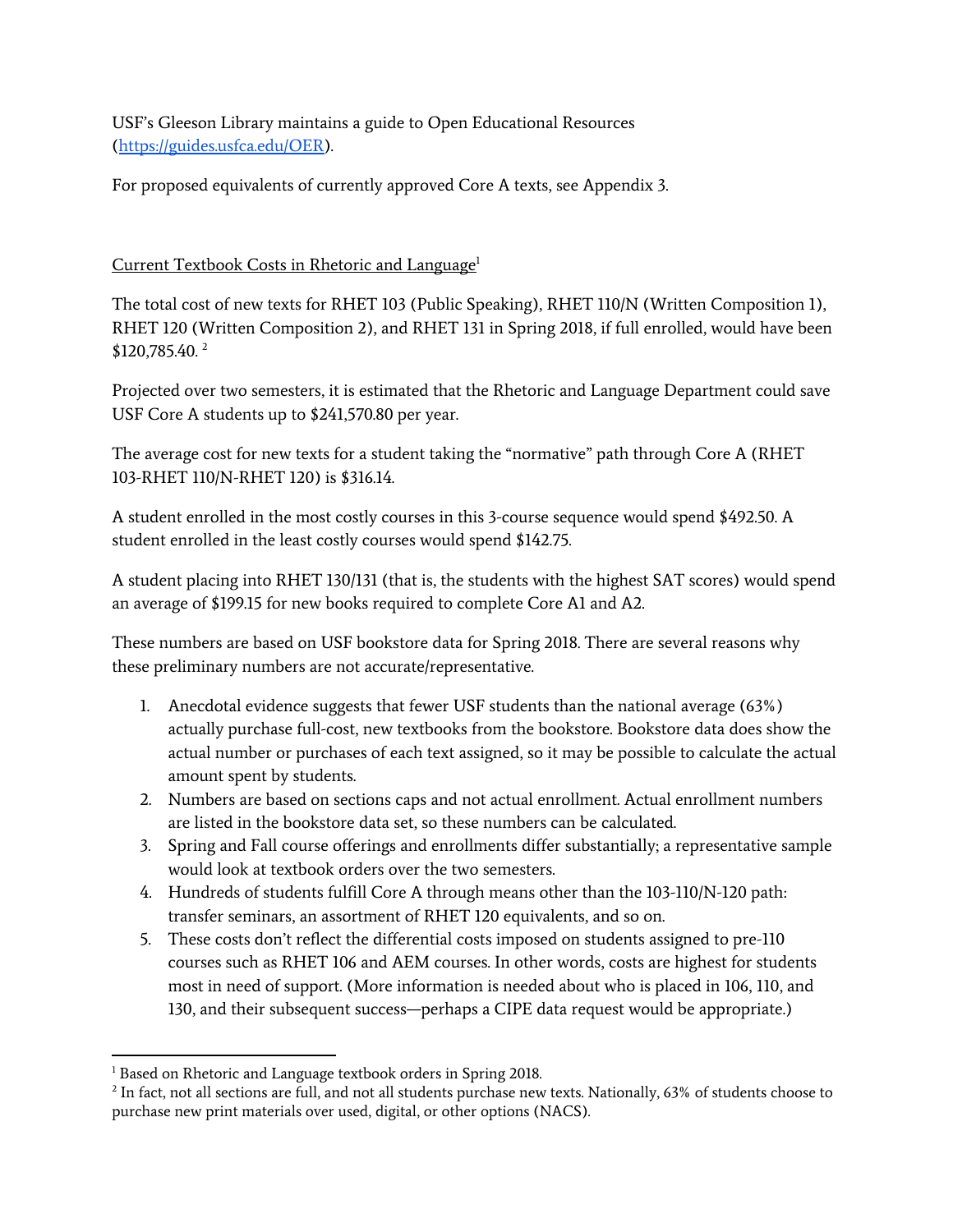6. Only courses that placed an order with the bookstore for Spring 2018 are included in this data.

## RHET 103

According to data obtained from the USF bookstore, the mean cost of required texts for students taking RHET 103 in the Spring of 2018, if purchased new, was \$113.11. The highest cost course required \$173.75 in textbooks, while the lowest-cost textbook bill was \$54.00. Students purchasing used books could escape with an mean cost of \$84.86 (max \$130.50; min \$36.09)—about a 25% savings at the mean.

Many courses had e-book and rental options, and even e-rental options. It appeared that used rentals and e-books could bring costs down much further, as low as a mean of \$36.09. However, without speaking to each instructor or reviewing each syllabus individually, it's hard to parse the bookstore data about what is exactly is required and what is not required. Further research is necessary to determine the cost savings offered by e-books and rentals.

In Spring 2018, 18 sections of 103 were offered. The cost (new) of the textbooks assigned to students in these sections (assuming 20 students per section) would have totalled \$40,720 — almost the cost of a full year's tuition for an undergraduate at USF (\$47,550 in 2018-19).

Materials cost to students in my RHET 103 class in Spring 2018 was \$0. This was my disobedient course where I ignored the required text list and used an open-access textbook (Stand Up, [Speak](https://open.umn.edu/opentextbooks/textbooks/stand-up-speak-out-the-practice-and-ethics-of-public-speaking)  $Out$ ). Since I did not order a book through the bookstore, my course is not included in the above calculations. Comparison of bookstore data and department data on offerings and enrollment is needed.

#### RHET 110/N

Nine sections of RHET 110/N (I am grouping RHET 110 and RHET 110N) ordered books in Spring 2018. Generally, this was the least expensive course for which to purchase assigned texts. The mean cost of new required texts for students taking these courses \$86.67 (compared to \$113.11 in RHET 103). The most expensive course was \$141.75 and the least expensive was \$52.25. The cost of new texts for the 9 sections of RHET 110/N in Spring 2018, if full, would have been \$15,026.

#### RHET 120

Twenty-five sections of RHET 120 ordered book in Spring 2018. Average costs were very close to those found in RHET 103: the mean cost of required texts, if purchased new, was \$116.36 (\$113.11 in RHET 103). The highest cost RHET 120 section required \$177 in textbooks, while the lowest textbook bill was \$36.50. The cost of new texts for the 25 sections of RHET 120 in Spring 2018, if full, would have been \$51,101.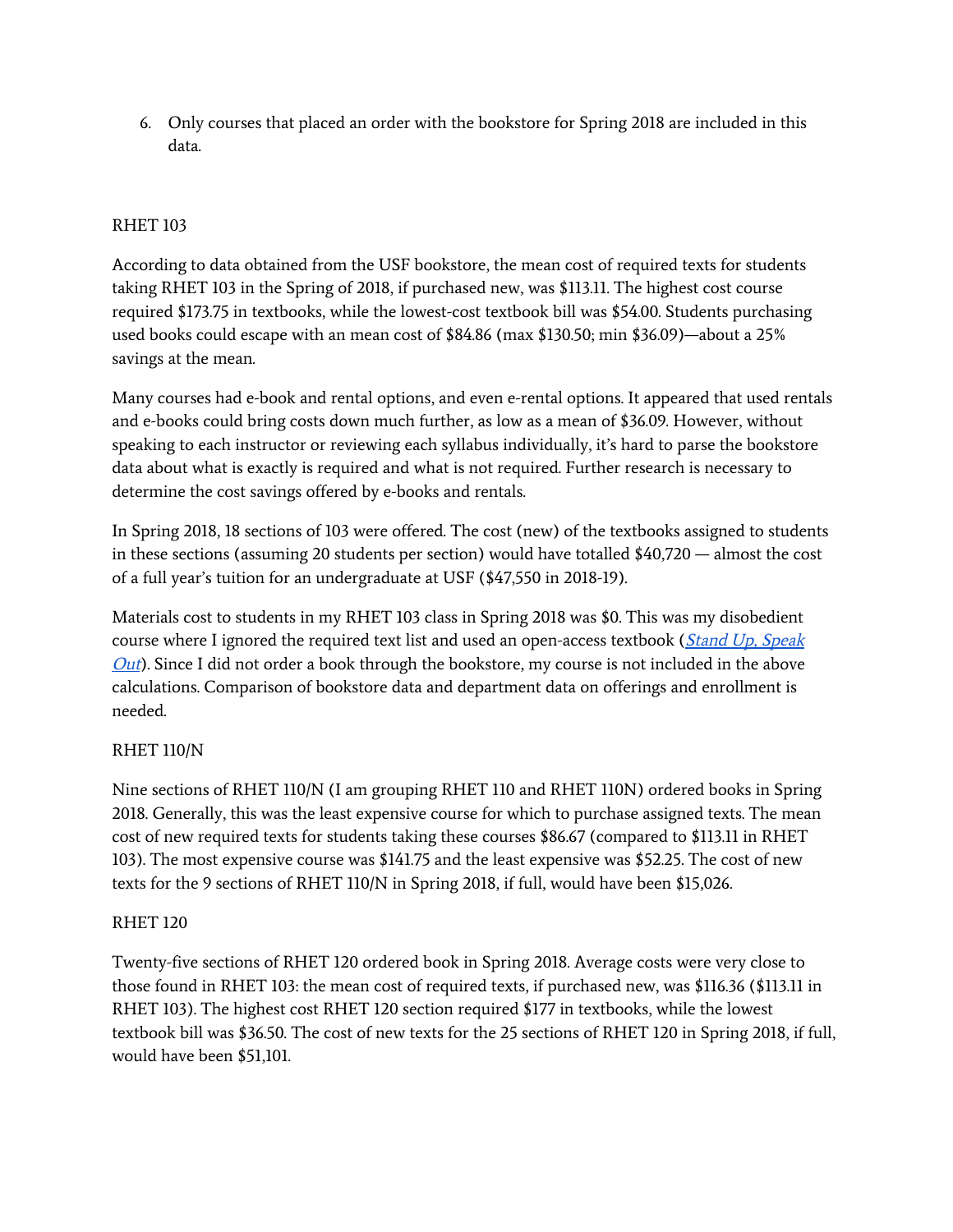#### RHET 131

Five sections of RHET 131 ordered books in Spring 2018, and two sections were offered but listed as having "no text required." Since this is the second of a two-quarter course, it is possible to assume that the assigned book are meant to cover the whole year-long sequence (and that the students in the course with text required had already purchased required books). The five sections had a mean cost of \$199.15 for books ordered in Spring; the cost per semester would thus be \$99.56.

Including the two no-text-required sections (assuming that those students did buy books in the Fall that they used in RHET 131 in the Spring), the cost of new texts for the 7 sections of RHET 131 in Spring 2018, if full, would have been \$13,938.40.

## Open Textbook Proposals for Core A1 and A2

## Proposal Option <sup>1</sup> (easy)

The Department of Rhetoric and Language lists of approved texts for each course should be amended to include Open Educational Resources options.

## Proposal Option <sup>2</sup> (hard)

The Department of Rhetoric and Language lists of approved texts for each course should be revised to include ONLY Open Educational Resources options.

For proposed OER equivalents to currently approved texts, please see Appendix 3.

#### OER Implementation in my sections of 103 and 110N

Since 2016, I have unsystematically experimented with no-cost options for my RHET 103 (Public Speaking) and RHET 110N (Written Communication 1 Intensive) courses.

In both courses, I have used a combination strategy meant to reduce costs and increase learning opportunities:

- Assign sections of relevant available OER texts & materials.
- Use class time to examine a variety of texts and resources (OER and otherwise).
- Assign students to generate textbook-like documents and presentations.

I used *Stand Up, Speak Out: The Practice and Ethics of Public [Speaking](https://open.umn.edu/opentextbooks/textbooks/stand-up-speak-out-the-practice-and-ethics-of-public-speaking)* as the assigned text for the course. This text is an Open Educational Resource hosted by the University of Minnesota Open Textbooks Library, and available under a Creative Commons BY-NC-SA (Attribution-NonCommercial-ShareAlike) license. According to Creative Commons, "This license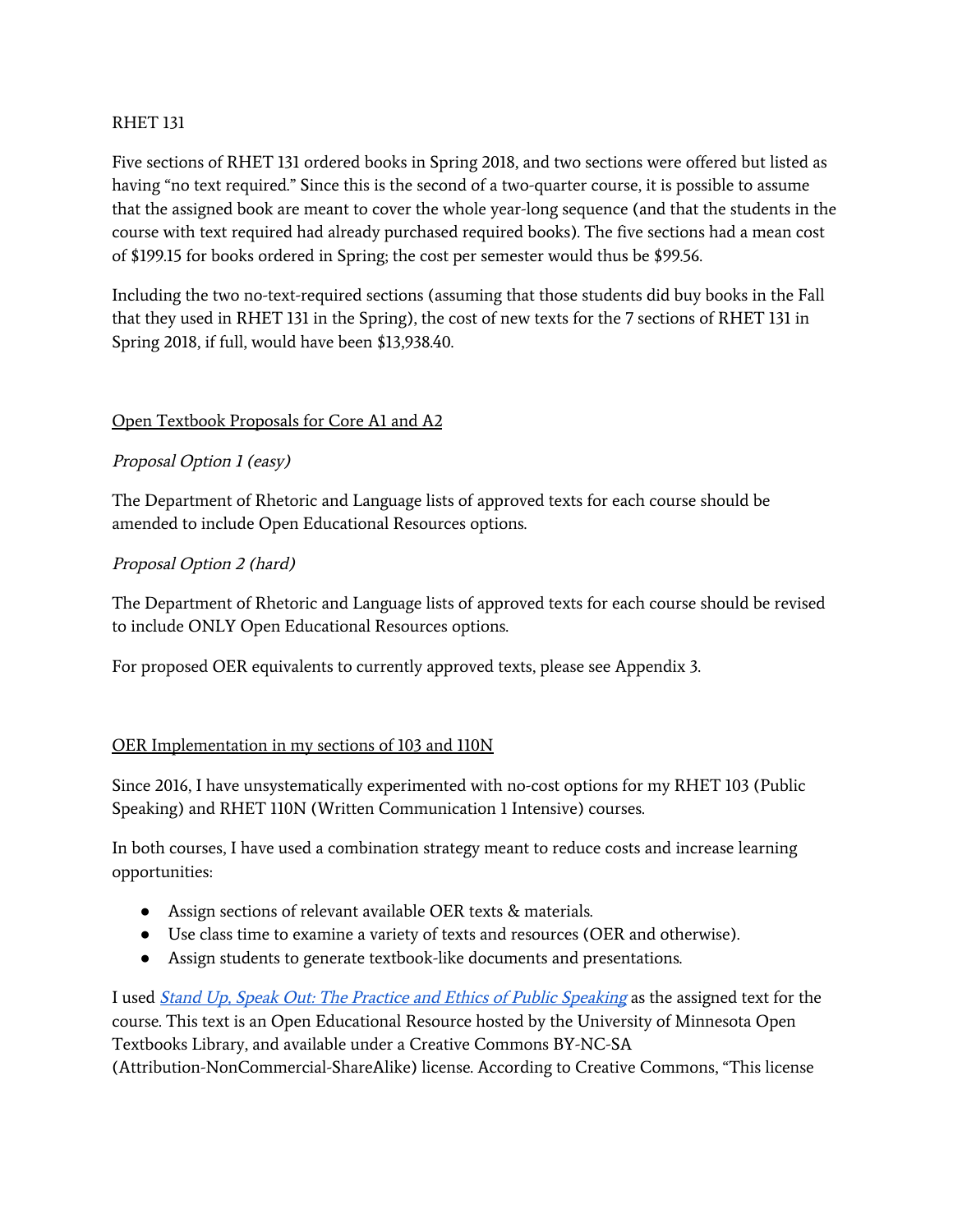lets others remix, tweak, and build upon your work non-commercially, as long as they credit you and license their new creations under the identical terms."

Although this license allows students to edit, remix, and share the text, I have not yet pursued this in my class—we treated Stand Up, Speak Out just as I would have treated a traditional textbook: students were assigned to read and respond to selected chapters; we adopted some of the activities included in the text; and I referred students to specific parts of the text in my comments on their work. However, I do see avenues for future ways to have students do "remixing" work on this text.

## Remix Activity A

Repeatedly through the semester, we pursued an in-class activity support the OER idea of "remix." I call it, "The Person with Two Textbooks Is Never Sure" activity, after the old saying about "the person with two watches."

Materials

- electronic access to required open-access course text
- an assortment of print textbooks that would typically be assigned (1 per group of 3 students, plus a few extras for students who prefer to work alone)
- a means of visual presentation (e.g. large paper, whiteboard, access to slideware/projector)

Students arrive having read an assigned section of the course text, Stand Up, Speak Out (for example, Chapter 9: "Introductions Matter: How to Begin a Speech Effectively").

I bring in single copies of 5 or 6 different commonly assigned public speaking texts, both current and long outdated (including one from the mid-20th century and one from the 19th century). I also brought in a recent popular public speaking guide connected to the TED franchise and a business communication text by presentation guru Nancy Duarte. Dividing the class into small teams of 2 or 3 students, I give each team one of these texts.

In their teams, students work to locate information about the topic of the day (e.g. "Introductions"). As each text is different, the information is found in different places. Some of the texts may lack information about our topic of the day (in this example, introductions). Students get repeated practice in locating needed information in a print resource (navigating with table of contents and index, skimming, etc.), and also learn about information design.

Students are challenged to locate and read relevant sections, identify and prioritize key claims or issues, summarize the textbook's primary claims about the topic of the day, apply concepts by developing examples from their knowledge or experience, and create a visualization of one key idea and its application. They then share their discoveries with the class (for example, in a poster, slide, written text, or team presentation).

In this way, students discover not just the "rule of law" of one textbook, but the many available (often overlapping) perspectives on course material. They learn about change in knowledge and values over time, and they see that different people may legitimately prioritize different goals. It's notable also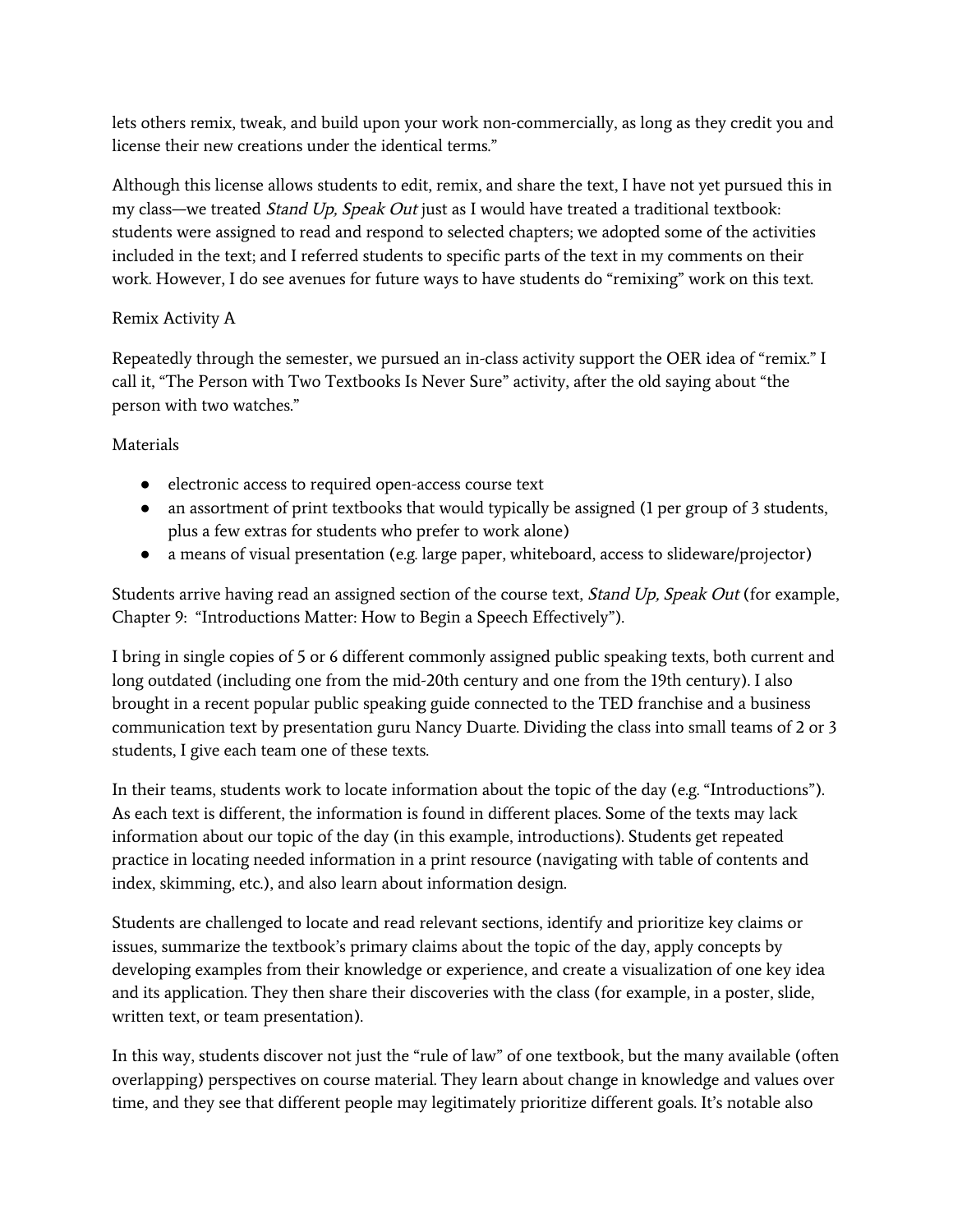that texts designed for different fields (for example, rhetoric vs. communication vs. business) have very different styles and priorities.

The exercise is intended to have students act as co-creators of knowledge, and thus move from passive consumers of a textbook to active meaning-makers. They get support navigating unfamiliar texts, they are exposed to multiple perspectives on course materials, and they generate knowledge to share with each other.

I see this as a move away from a "regulation" model of teaching (see Soliday and Trainor) and toward a model of supporting students as they construct rhetorical agency out of their own experience. Additionally, the exercise promotes activation of relevant prior knowledge, which helps students "learn more and retain more" (Ambrose 15).

This is also intended to be a form of "grounded assessment." In his recent book Cheating Lessons: Learning from Academic Dishonesty, James Lang characterizes grounded assessments as assignments that are "virtually uncheatable." The more course materials resemble all other course materials, the easier it is to copy someone else's work. Describing faculty who designed grounded assessments, though, Lang writes: "their students were engaging with real people, problems, and situations in ways that created unique learning experiences that rendered it virtually impossible for one student or a group of students to grab prepackaged material off the internet" (61-62). As students work together in class to co-create knowledge about public speaking, it's impossible simply to copy another's work.

Lastly, I see it as a solution to the e-book problem. Many instructors feel that students engage less with electronic texts, and if students are accessing an electronic text in class, they may be distracted by other content available by laptop or phone. Having the hard copies in class helps solve this.

## Remix Activity B

I have also experimented with Wikipedia authorship in writing and speaking courses, using resources and support from WikiEdu [\(https://wikiedu.org/](https://wikiedu.org/)). However, the obstacles to successful Wikipedia authorship for students are such that only high achievers can engage successfully, which creates frustration. My feeling is that Wikipedia-authorship assignments might work best in disciplinary courses, in transfer-level courses, or in a first-year seminar.

## OER User's Guide for Rhetoric and Language Faculty

As we think about Open Educational Resources in our classrooms, there are two important pathways.

- Open-access materials: assigned no-cost texts that students can access, retain, and alter.
- Open practices: pedagogical strategies or exercises that deploy the text as something to be altered, adapted, improved, and shared by students.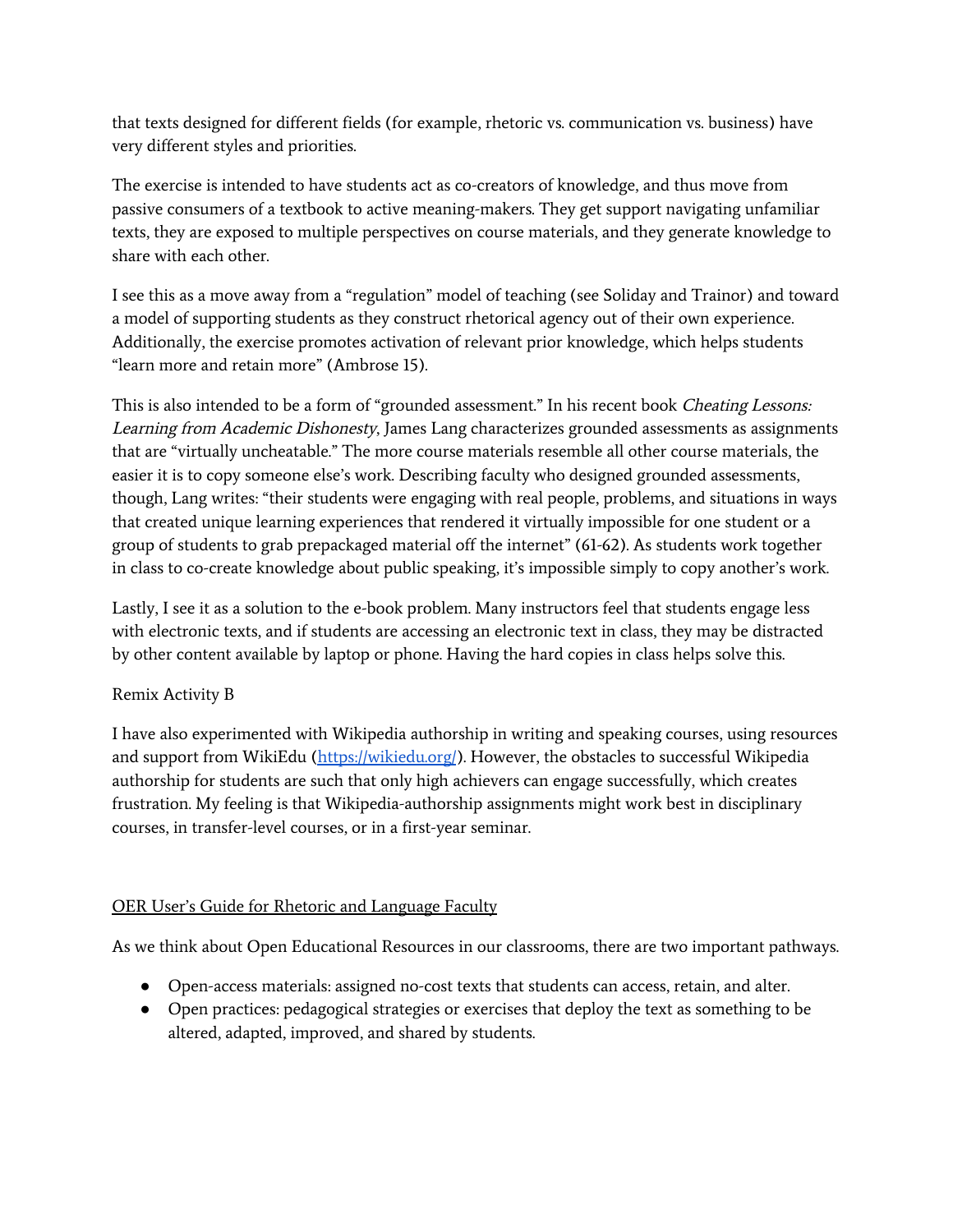#### Choosing Materials

As with any text, finding the right text to work with involves some investment of time. As one Rhetoric and Language faculty member observed, "it took me quite a bit of time to research an appropriate textbook." This faculty member reported that "there's a wide array of [OER] textbooks available of varying quality (much like textbooks available for purchase)" (D'Alois).

Faculty interested in OER will have to invest some time in reviewing available materials and familiarizing themselves with a new text (just as they would have to with a commercial textbook or materials).

It's common for faculty to express concerns about the quality of OER materials (for an extended discussion of faculty concerns about open resources, see Jhangiani and Biswas-Diener). However, many OER resources go through the same rigorous review processes used by commercial publishers. For example, OpenStax (<https://openstax.org/>) publishes and updates high-quality peer-reviewed OER texts, funded by grants (unfortunately, OpenStax has not yet developed a Rhetoric text). Writing Commons [\(https://writingcommons.org/](https://writingcommons.org/)) is also a peer-reviewed OER, depending on volunteers to staff its review board, editorial board, and advisory board (just like a peer-reviewed journal).

Many texts now licensed as OER were once commercially published, such as *Stand Up, Speak Out*, the text I used in a Public Speaking course. For texts such as SUSO, which are not updated by the original publishers and may lack illustrations (due to copyright and permissions issues) there may be concerns about the text being out of date. However, this apparent issue of quality may actually be an advantage for OER.

## Pedagogical Practices

Stand Up, Speak Out is licensed for remix and sharing, so students can download, adapt, reformat, add images or examples, and share or publish the remixed work (but not for profit). The blank spots where illustrations used to be or the outdated examples (e.g. Gossip Girl) are perfect opportunities for students to contribute their own content to the course.

Several faculty members in Rhetoric and Language have observed that it appears that "students read the online texts less than the hard bound ones" (McDonnell). I agree with this perception: while students (and many other humans) like the convenience and low cost of electronic texts, they may be less likely to engage with them deeply, especially if reading them on a mobile device or laptop, where the textbook must complete with notifications and multitasking. This can have a noticeable negative impact on in-class activities (either due to lack of preparation or due to the potential distractions of devices).

We are still seeking a perfect solution to this issue. Pending such a solution, two points must be noted. First, the issue of electronic texts is not an exclusive OER issue: many commercial texts are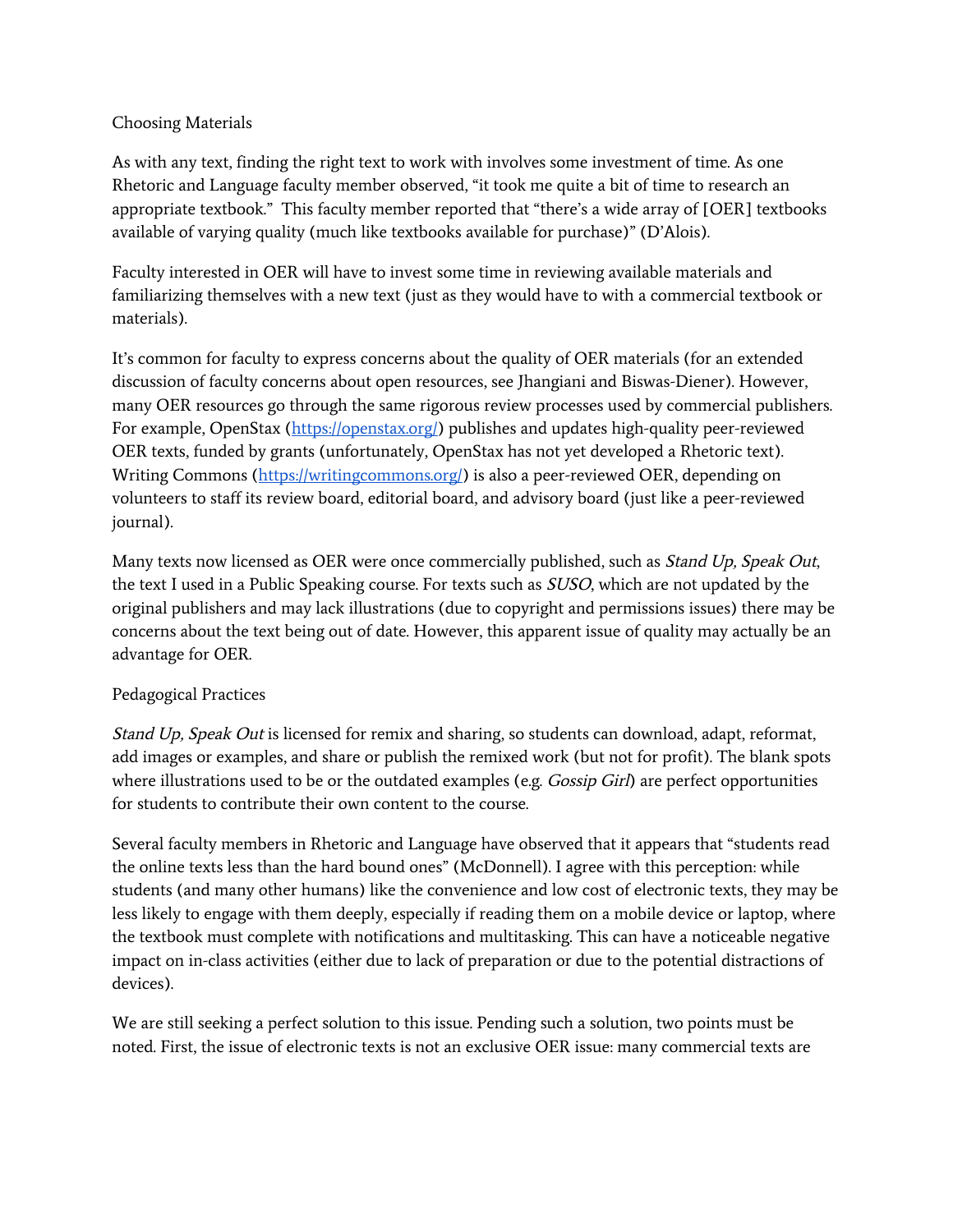available for students in electronic form (usually as a rental). Second, the USF bookstore is open to working with faculty to offer a print option for OER texts.<sup>3</sup>

 $3$  At least one Rhetoric and Language faculty member has experimented with a print option for an OER textbook, but reports that no students purchased the available hard copy.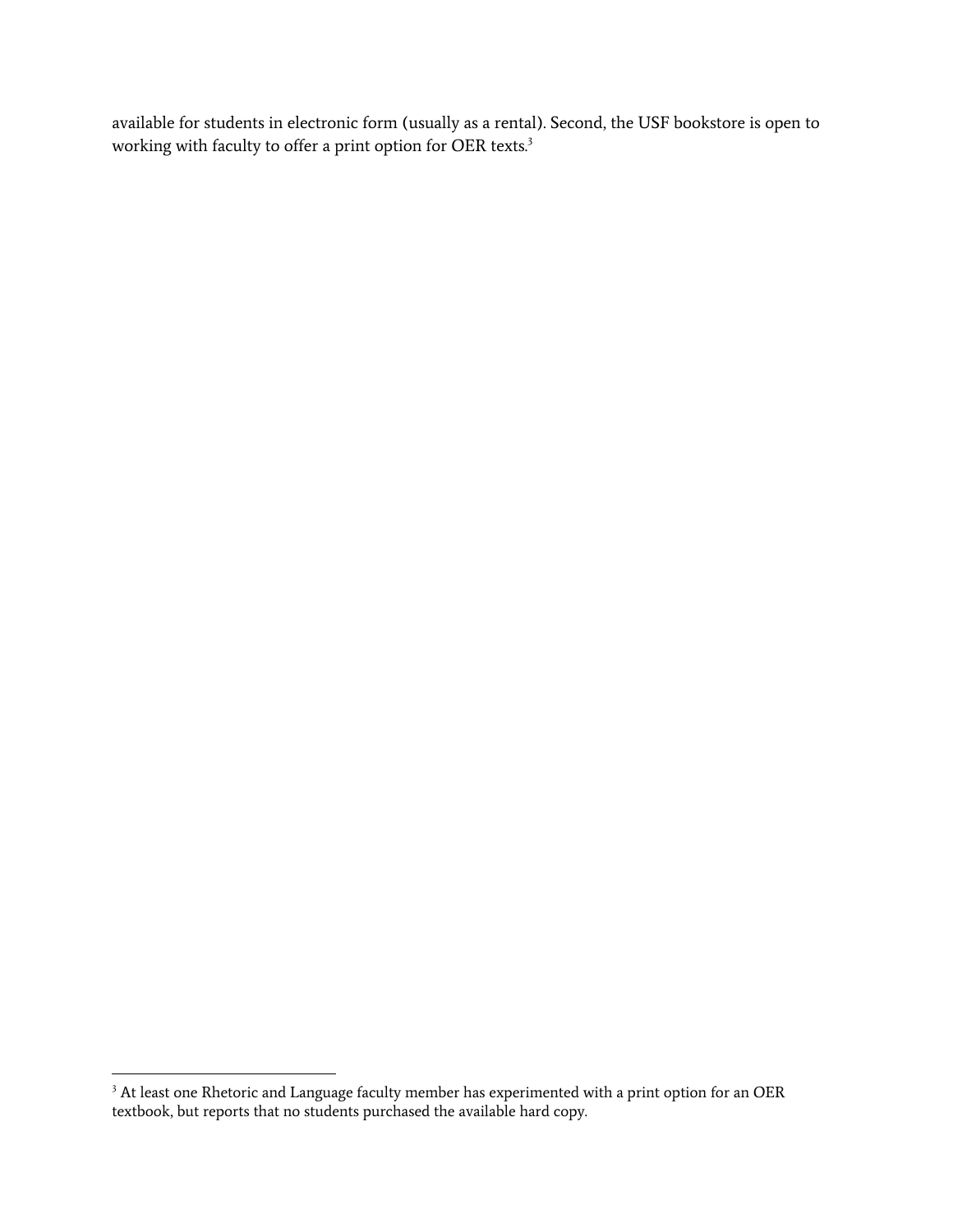## OER Faculty Development Workshops

In this workshop, participants will:

- gain an understanding of financial and pedagogical benefits of OER
- experience in-class exercises that demonstrate the pedagogical potential of OER

## Introduction

Definition of OER, summary of potential positive impact of OER in Rhetoric and Language, summary of pedagogical opportunities.

## Exercise 1 (15 minutes)

Each participant has been invited to edit a Google Doc version of Chapter 9 of Stand Up, Speak Out, "Introductions Matter: How to Begin a Speech Effectively."

Participants are divided into 4 teams. Each team is assigned one of the tasks below.

- 1. Use the Creative [Commons](https://creativecommons.org/use-remix/) database to locate open-access visuals to add to this chapter. Locate three different visual elements. Option: take your own photo or otherwise create your own images to illustrate this chapter.
- 2. What is the point of the example of Regina Benjamin, U.S. Surgeon General from 2009 to 2013? Who is the Surgeon General now? Does the same point also apply to the current Surgeon General? Can you demonstrate the same point with the example of another appointed government official currently in office?
- 3. What is illustrated by the discussion of health care debates in 2009? Can you find an open-access image of this event? Can you find more recent examples (with images) that make the same point?
- 4. The link to CNN footage is dead. Can you locate video of the incident described and add a link? Can you find footage of a more recent public incident that would make the same point?

## Exercise 2 (15 minutes)

Facilitator asks: What is an area of your course that students struggle to master? Writes responses on whiteboard (or otherwise records them). Selects one of the responses for the exercise (e.g. "summarizing"). Participants are divided into teams of three. Each team is assigned a different OER text in composition or public speaking. The team has two tasks:

- 1. find information in the OER textbook about the response previously selected (e.g. "summarizing")
- 2. create a slide in a shared slideshow combining visual and verbal information to convey the info found in the OER text.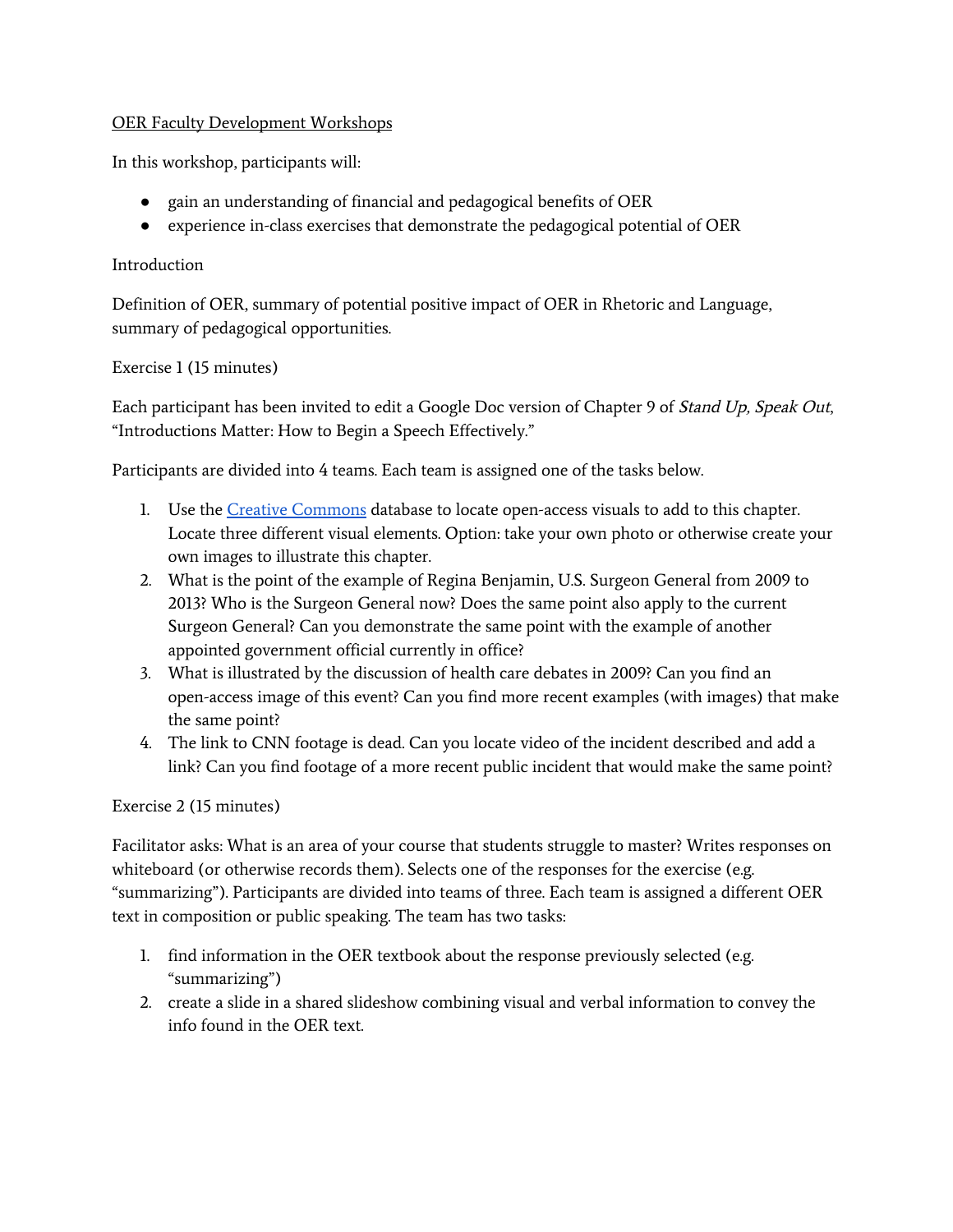## Appendix 1: Grant Proposal May 2018

Open Educational Resources Grant Proposal Jonathan Hunt 4 May 2018

I'm requesting a \$750 grant to support my time in pursuing the following goals:

- systematize OER in my Core A1 and A2 classes
- develop an OER textbook proposal for the Public Speaking Program (Core A1) in the Department of Rhetoric & Language
- develop an OER textbook proposal for the Written Communication Program (Core A2) in the Department of Rhetoric & Language
- create faculty development materials to support OER in Core A1 and A2

In my Core A2 (Public Speaking) classes, I have experimented with a strategy to eliminate textbook costs. This strategy consists of a combination of a Creative Commons-licensed open textbook freely available via the University of Minnesota, open resources such as Wikipedia and the Purdue Online Writing Lab, and in-class team-based "crowdsourcing" of assorted commonly-used public speaking textbooks. I propose to systematize this fairly ad hoc model for both speaking and writing classes and create an assessment plan.

Currently, the Rhetoric and Language Department requires instructors to adopt a textbook and handbook chosen from a short list. I will develop a proposal to include at least one OER no-cost option on the Core A1 and A2 approved textbook lists.

Finally, based on my own OER strategy (described above), I'll create a Rhetoric & Language "user's guide" to aide instructors in adopting OER textbooks in Core A1 and A2 classes. Working with the Program Directors for Public Speaking and Written Communication, I'll propose a departmental faculty development workshop to support OER adoption.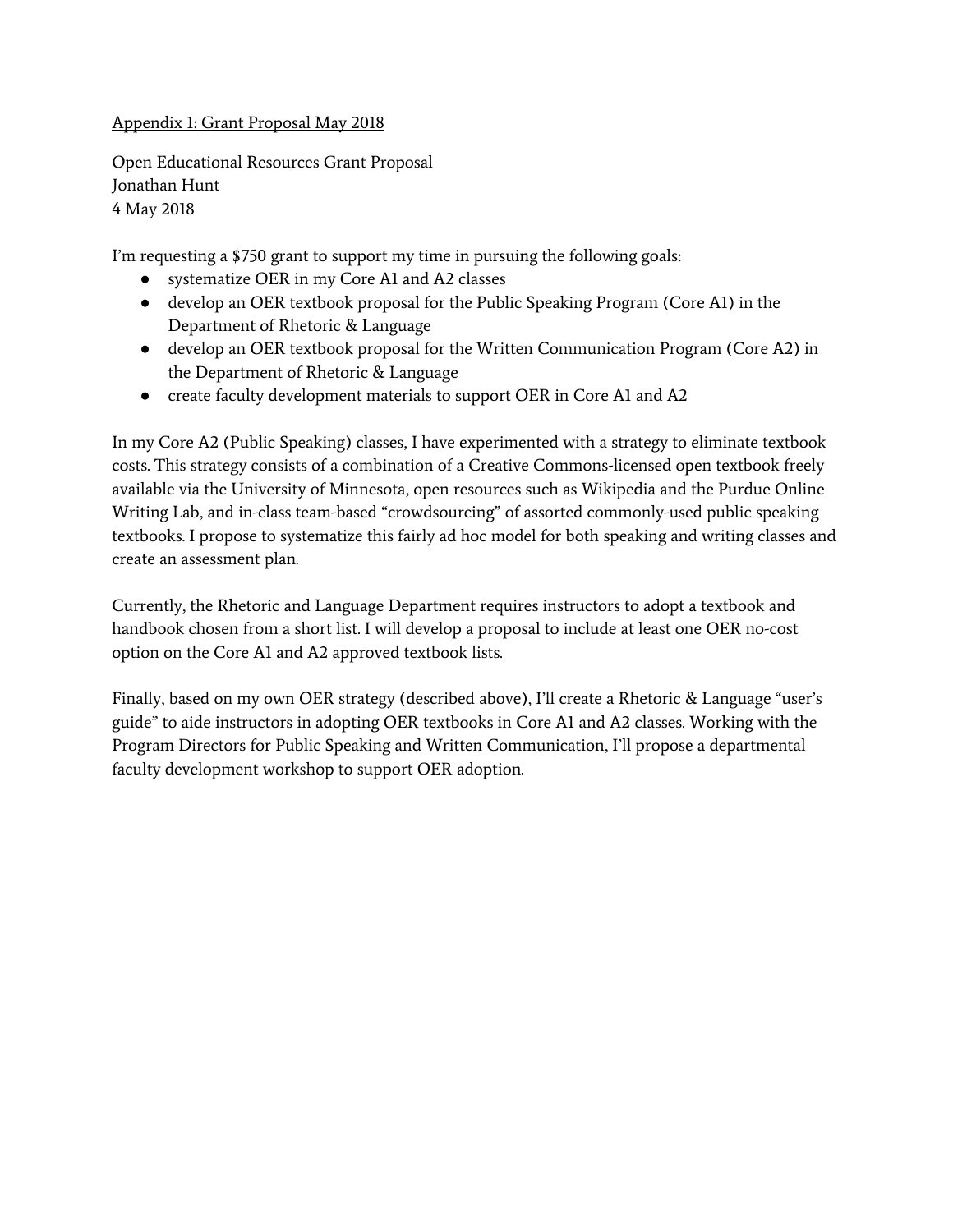## Appendix 2

SAT scores and family income (from College Board data via the *New York [Times](https://economix.blogs.nytimes.com/2009/08/27/sat-scores-and-family-income/)*).

SAT scores are currently used to place students in Core A2 courses. Higher scoring students (and thus, in the aggregate, higher income students) are placed in a faster track with significantly lower overall textbook costs for Core A.



Textbook costs increasing faster than other education-related costs (from Bureau of Labor Statistics).

Consumer price indexes for tuition and school-related items, not seasonally<br>adjusted, January 2006-July 2016  $\equiv$ 

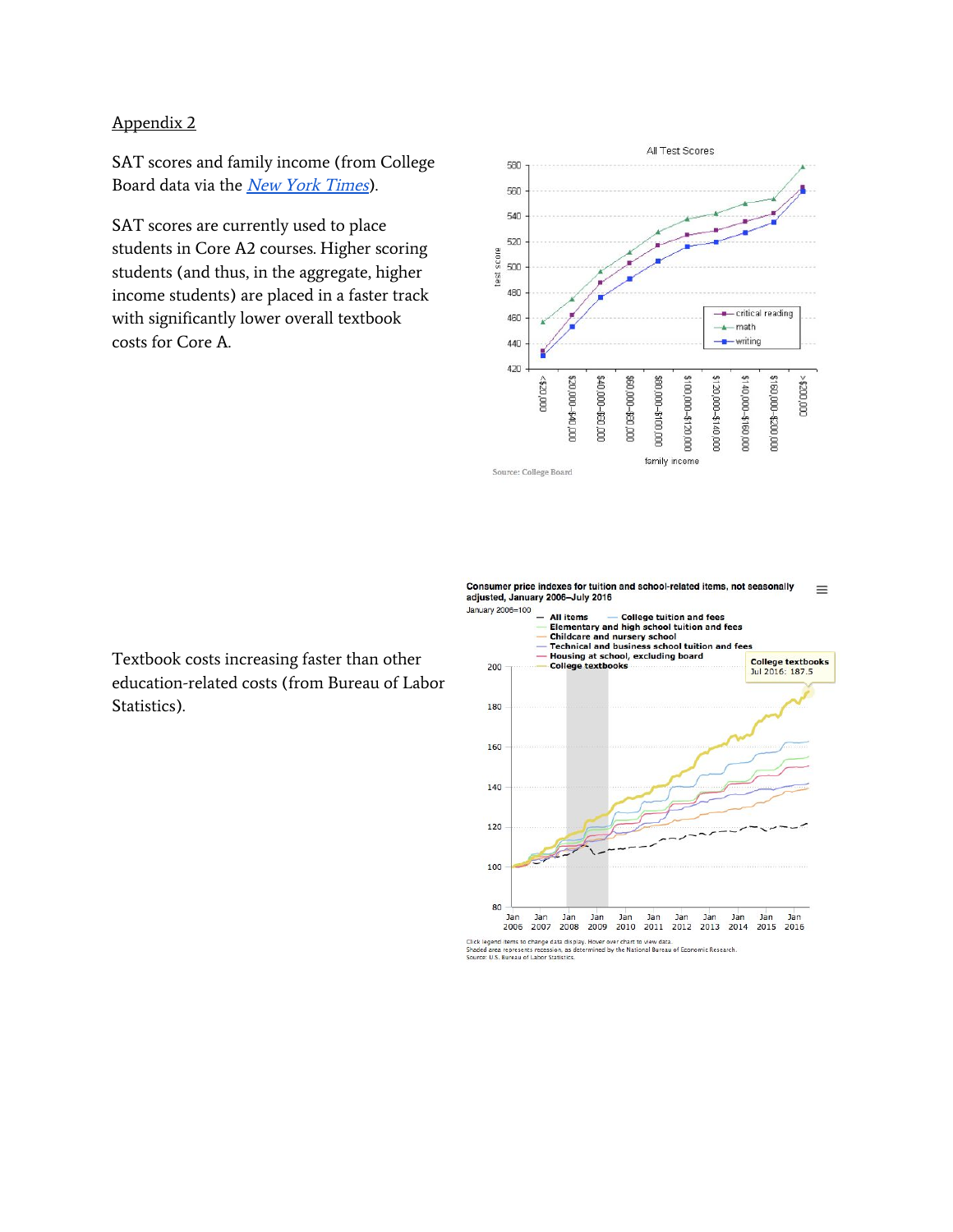## Appendix 3: Recommended OER Alternatives

Table indicating possible OER substitutions for currently approved texts in Rhetoric and Language.

| <b>Currently Approved Text</b>                                         | $#$ of<br>sections<br>using this<br>text in<br>Spr 2018 | DRAFT Recommended OER Alternative                   |  |  |
|------------------------------------------------------------------------|---------------------------------------------------------|-----------------------------------------------------|--|--|
| RHET 103: Public Speaking                                              |                                                         |                                                     |  |  |
| Fraleigh, Speak Up!                                                    | 10                                                      | <b>Stand Up, Speak Out</b>                          |  |  |
| Sprague, Speaker's Handbook                                            | 5                                                       | <b>Principles of Public Speaking</b>                |  |  |
| O'Hair, Speaker's Guide                                                | 1                                                       | <b>Principles of Public Speaking</b>                |  |  |
| Valenzano, The Speaker                                                 | 1                                                       | <b>The Public Speaking Project</b>                  |  |  |
| O'Brien, Speak Well                                                    | $\mathbf 0$                                             | <b>Exploring Public Speaking</b>                    |  |  |
| <b>RHET 110/N</b>                                                      |                                                         |                                                     |  |  |
| Rhetorics (required; choose one)                                       |                                                         |                                                     |  |  |
| Lunsford, Everything's an Argument                                     | 8                                                       |                                                     |  |  |
| Barnet, From Critical Thinking to<br>Argument                          | $\mathbf 0$                                             | <b>Writing Commons</b>                              |  |  |
| Faigley, Good Reasons                                                  | $\boldsymbol{0}$                                        | <b>Writing Spaces: Readings on Writing (2 vol)</b>  |  |  |
| Graff, They Say, I Say                                                 | 0                                                       |                                                     |  |  |
| Ramage, Writing Arguments                                              | 0                                                       | <u>Arguments</u>                                    |  |  |
| Ramage, Allyn & Bacon Guide                                            | 0                                                       |                                                     |  |  |
| Rottenberg, Elements of Argument                                       | 0                                                       | <b>The Argument Guide</b>                           |  |  |
| Rottenberg, Structure of Argument                                      | $\boldsymbol{0}$                                        | <b>The Argument Guide</b>                           |  |  |
| Wood, Essentials of Argument                                           | $\boldsymbol{0}$                                        | <b>The Argument Guide</b>                           |  |  |
| Wood, Perspectives on Argument                                         | $\boldsymbol{0}$                                        |                                                     |  |  |
| Readers (use only if rhetoric contains few or no readings; choose one) |                                                         |                                                     |  |  |
| Selzer, Argument in America                                            | $\boldsymbol{0}$                                        | <b>EmpoWord: A Student-Centered Anthology &amp;</b> |  |  |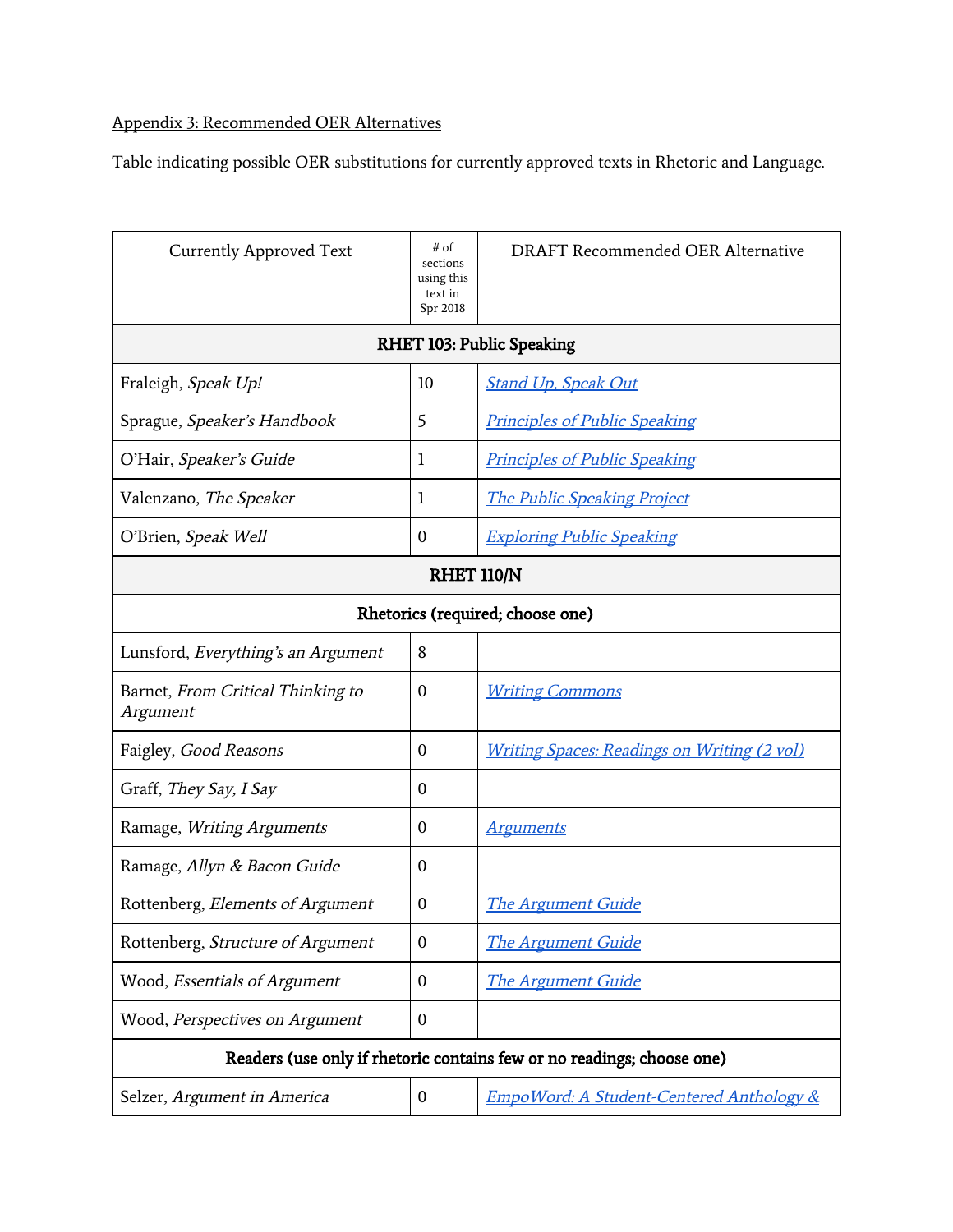|                                                |                  | <b>Handbook for College Writers</b>                             |  |  |
|------------------------------------------------|------------------|-----------------------------------------------------------------|--|--|
| Barnet, Critical Thinking, Reading,<br>Writing | $\mathbf{0}$     |                                                                 |  |  |
| McQuade, Writer's Presence                     | 0                |                                                                 |  |  |
| Miller, New Humanities Reader                  | $\boldsymbol{0}$ |                                                                 |  |  |
| Style Guide (required; choose one)             |                  |                                                                 |  |  |
| Hacker, A Pocket Style Manual                  | 2                | <b>About Writing: A Writer's Reference</b>                      |  |  |
| Hacker, Rules for Writers                      | $\mathbf{0}$     | <b>Writing for Success</b>                                      |  |  |
| Hacker, A Writer's Reference                   | $\boldsymbol{0}$ | <b>About Writing: A Writer's Reference</b>                      |  |  |
| <b>RHET 120</b>                                |                  |                                                                 |  |  |
| Rhetorics (required; choose one)               |                  |                                                                 |  |  |
| Bean, Reading Rhetorically                     | 1                | <b>Choosing and Using Sources</b>                               |  |  |
| Behrens, A Sequence for Academic<br>Writing    | $\overline{2}$   | The Informed Writer: Using Sources in the<br><u>Disciplines</u> |  |  |
| Rosenwasser, Writing Analytically              | 2                | <b>Engaging Communities: Writing Ethnographic</b><br>Research   |  |  |
| Spatt, Writing with Sources                    | 5                | <b>The Process of Research Writing</b>                          |  |  |
| Readers (required; choose one)                 |                  |                                                                 |  |  |
| Austin, Reading the World                      | 8                | <b>Thematic Reading Anthology</b>                               |  |  |
| Bartholomae,                                   | $\boldsymbol{0}$ |                                                                 |  |  |
| <b>Dilks</b>                                   | 0                |                                                                 |  |  |
| Comley                                         | $\overline{3}$   |                                                                 |  |  |
| Jacobus, A World of Ideas                      | $\overline{2}$   |                                                                 |  |  |
| Miller, New Humanities Reader                  | $\overline{3}$   |                                                                 |  |  |
| Style Guides (required; choose one)            |                  |                                                                 |  |  |
| Hacker, A Pocket Style Manual                  | 4                |                                                                 |  |  |
| Kollyn, Rhetorical Grammar                     | 0                |                                                                 |  |  |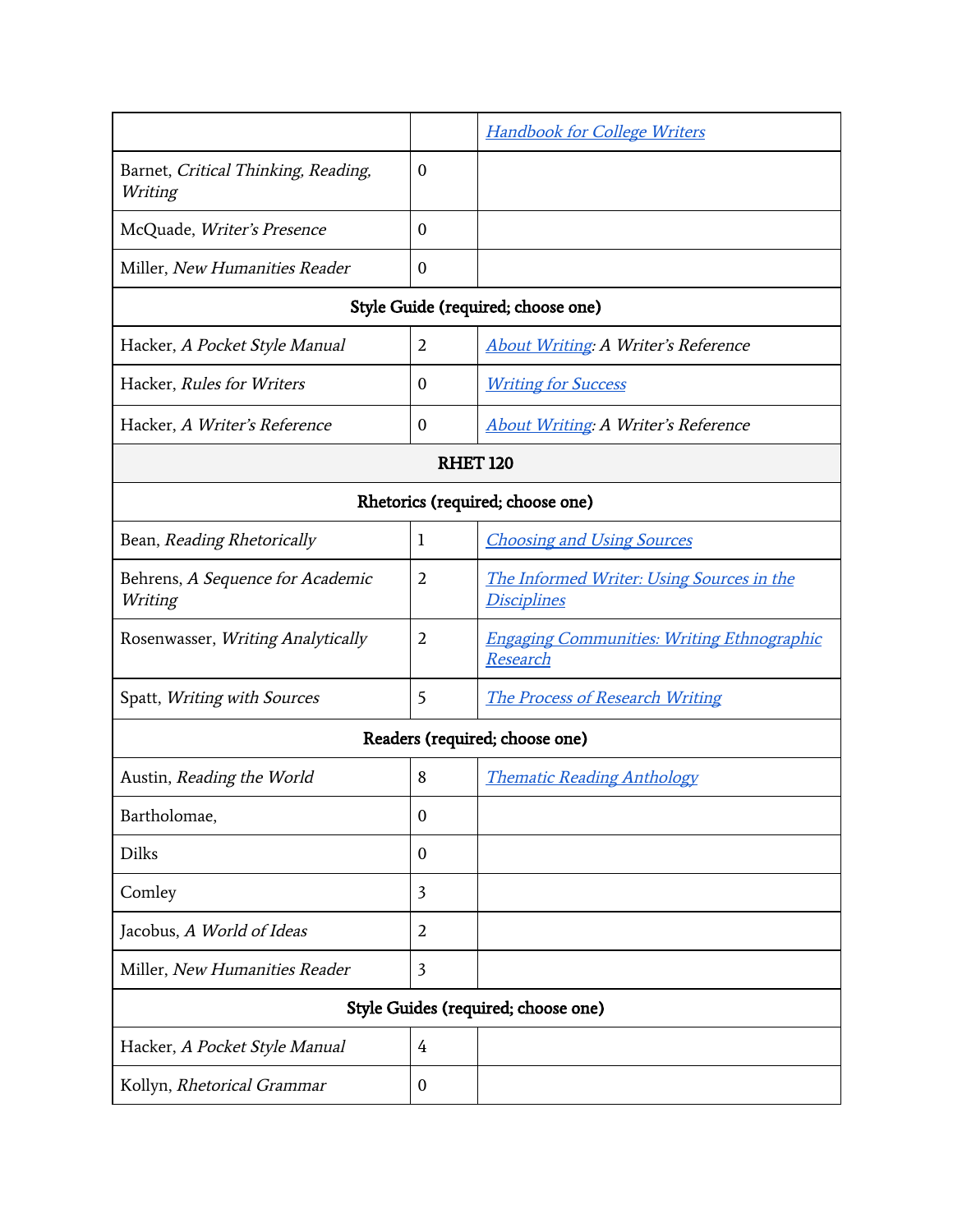| Morenberg, The Writer's Options | $\bf{0}$ |  |  |
|---------------------------------|----------|--|--|
| Williams, Style                 | υ        |  |  |
| <b>RHET 131</b>                 |          |  |  |
|                                 |          |  |  |
|                                 |          |  |  |

#### Thanks

Roberta D'Alois

Jacquelyn Horton

Patrick McDonnell

Charlotte Roh

#### Sources

- Ambrose, Susan, et al. How Learning Works: Seven Research-Based Principles for Smart Teaching. San Francisco: Jossey-Bass, 2010.
- Bureau of Labor Statistics. "College tuition and fees increase 63 percent since January 2006" [https://www.bls.gov/opub/ted/2016/college-tuition-and-fees-increase-63-percent-since-january-](https://www.bls.gov/opub/ted/2016/college-tuition-and-fees-increase-63-percent-since-january-2006.htm)[2006.htm](https://www.bls.gov/opub/ted/2016/college-tuition-and-fees-increase-63-percent-since-january-2006.htm)
- Colvard, Watson, and Park, "The Impact of Open Educational Resources on Various Student Success Metrics." 2018

Creative Commons. "About the Licenses." <https://creativecommons.org/licenses/>

- Hewlett Foundation. "Open Educational Resources." <https://hewlett.org/strategy/open-educational-resources/>
- Jhangiani, Rajiv S., and Robert Biswas-Diener, editors. Open: The Philosophy and Practices That Are Revolutionizing Education and Science. Ubiquity Press, 2017. DOI: <https://doi.org/10.5334/bbc>

Lang, James. Cheating Lessons: Learning from Academic Dishonesty. Cambridge: Harvard UP, 2013.